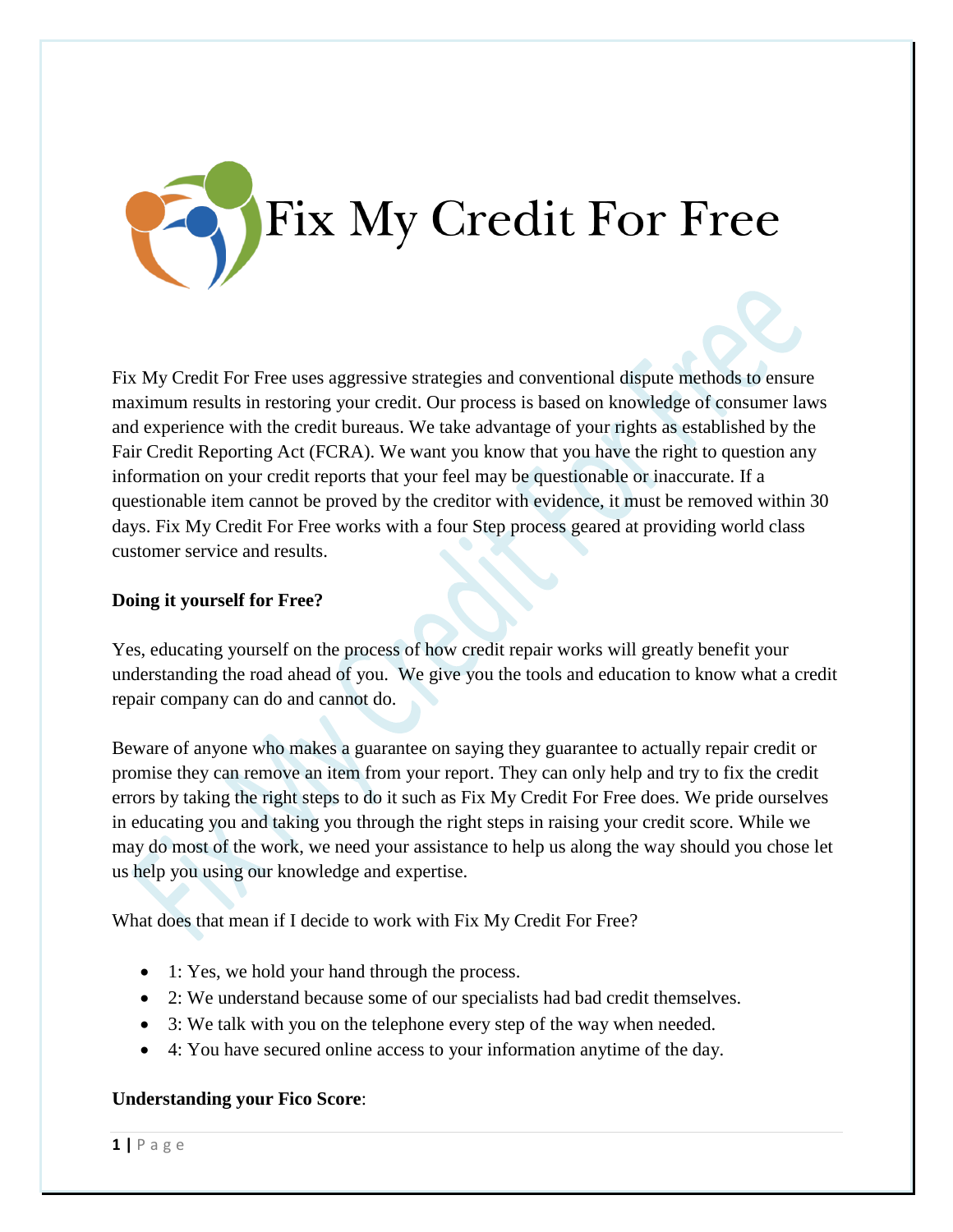- Fico Score 720 and above is good and you will get great rates for loans.
- Fico Scores of 680 to 699 are decent, and you may pay a smaller interest rate hike than having a 720 or above score.
- Fico Scores in the range of 600-640 are considered high-risk to lenders. With low scores, you will get a loan, but the interest rate is likely to be quite high, making payments unaffordable.
- Fico Scores of 500-580 is very low and you may not qualify for a loan at all. It's fixable, but this will take some time. Anything below 500 is bad and credit repair seems the only option to get to a step in the right direction.

# **The Most Common Causes of Identity Theft Warning Signs**

- Credit Cards charged beyond credit limit
- Late payments
- No Credit
- Medical Collections
- Credit Score is too low
- Credit Cards charged above 30% of allowed credit limit
- Late payments
- Co-signed for loans
- Your parents credit shows up on your report because you are a junior Stolen Identity
- Credit card fraud

# **What also could appear on my credit report that is derogatory?**

- Tax Liens If you default on your tax liability with the IRS, paid tax liens will stay on your credit report for seven years
- Child Support If you stop making payments this will be public record and reported to the bureaus.
- Collection account from debt previously owed that may have been sold to a collection agency.
- Collection accounts from debt you owed from the original creditor by a junk debt buyer.
- Bankruptcies- Credit reports will list the date you filed for bankruptcy and the discharge date. A Chapter 7 bankruptcy can remain on your credit report for ten years, Chapter 13 bankruptcy will remain on your credit report for seven years.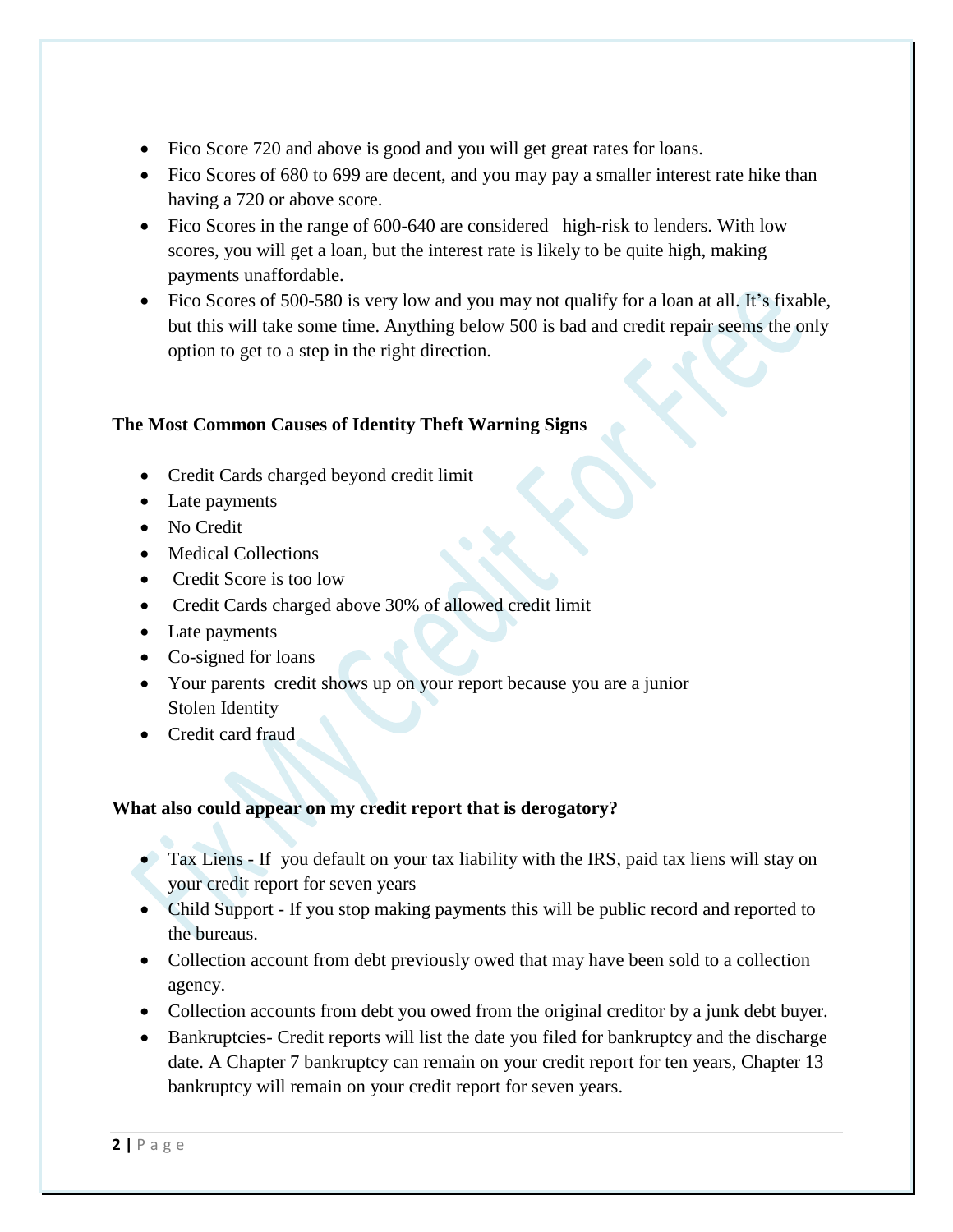## **Can anyone else get a copy of my credit report?**

 The FCRA specifies who can access your credit report. Creditors, insurers, employers, and other businesses that use the information in your report to evaluate your applications for credit, insurance, employment, or renting a home are among those that have a legal right to access your report.

#### **Can my employer get my credit report?**

 Your employer can get a copy of your credit report only if you agree. A credit reporting company may not provide information about you to your employer, or to a prospective employer without your written consent.

This information is directly from [www.consumer.ftc.gov](http://www.consumer.ftc.gov/)

## **How to Raise Your Credit Score**

- Some creditors will agree to forgive your late payment history and reclassify your account as up to date but you must demonstrate a renewed willingness and ability to repay. You must qualify for re-aging according to (FFIEC) Federal Financial Examination Council. The account must be at least nine months old, and you need to make three consecutive minimum monthly payments.
- Ask the credit bureau to list accounts that may not be listed that show you have a credit history with that vendor or creditor.
- Get a Rapid re-score -It's a practice used by mortgage originators to help lift credit scores. The information is added to the consumer's file within days. Then the lender requests an updated credit score and you win.

Call the lender and then pay off the negative items or item and get proof from the creditor in writing first of you agreement. You then give the proof to the lender who will give it to the third party vender who passes the information to the credit bureau. The bureau will update your credit report showing your new credit score. This strategy is used mainly when you are trying to buy a home. This feature is offered by a third party vendor, and the company is contracted by the credit bureau.

#### **How to manage your credit**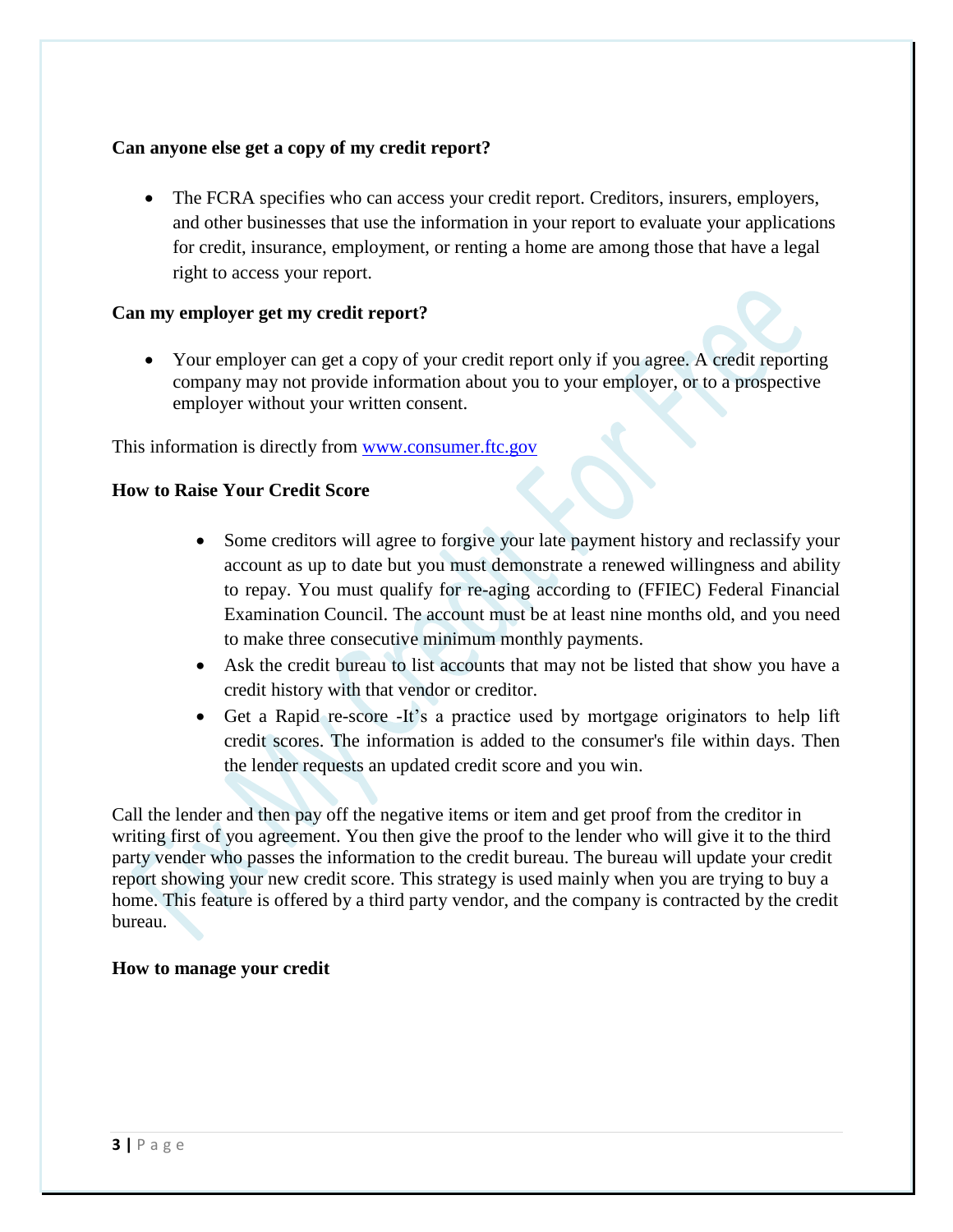

## **How to understand your FICO Score and why it is so important**

- Many big lenders and companies use the FICO score to assess your credit history. People with too many credit cards close to their limits can also detract from having a better score.
- Several credit card companies will now provide you with a free copy of your FICO score. Call them up and ask. The top factors of a good FICO score are your payment history, which accounts for 35% of the score. Pay your debts on time and keep a good long term good credit history. People who have Citi-branded credit cards can get their FICO scores for free and lenders who already provide the service include Discover Financial Services. If you want to aim for a FICO score of 800 or above make sure to limit your "debt-to-limit ratio" of than 10% or less. In most cases American Express balances often are not included in the creditcard debt-to-limit ratio for certain FICO scores that lenders may be utilizing as a decision that is based on your credit score.

## **How to Dispute Your Credit Report and Work with the Credit Bureaus**

Just like you have the right to a free credit report, you have the right to dispute items on your credit report directly with the big three most popular credit agencies like Equifax, Experian and Transunion at no charge. When you check your credit reports you may see different scores. You ask" What is the lender looking at and do they look at all three? We cannot say what a lender leans towards. They all have their own criteria for relying more on one score or all three.

You can perform this yourself and pull all three for free by mail or phone request at Annual Credit Report.com. Or call the credit bureau and have them explain the process of dispute. You will have to wait up to 30 days for them to respond to your information. That is the law and the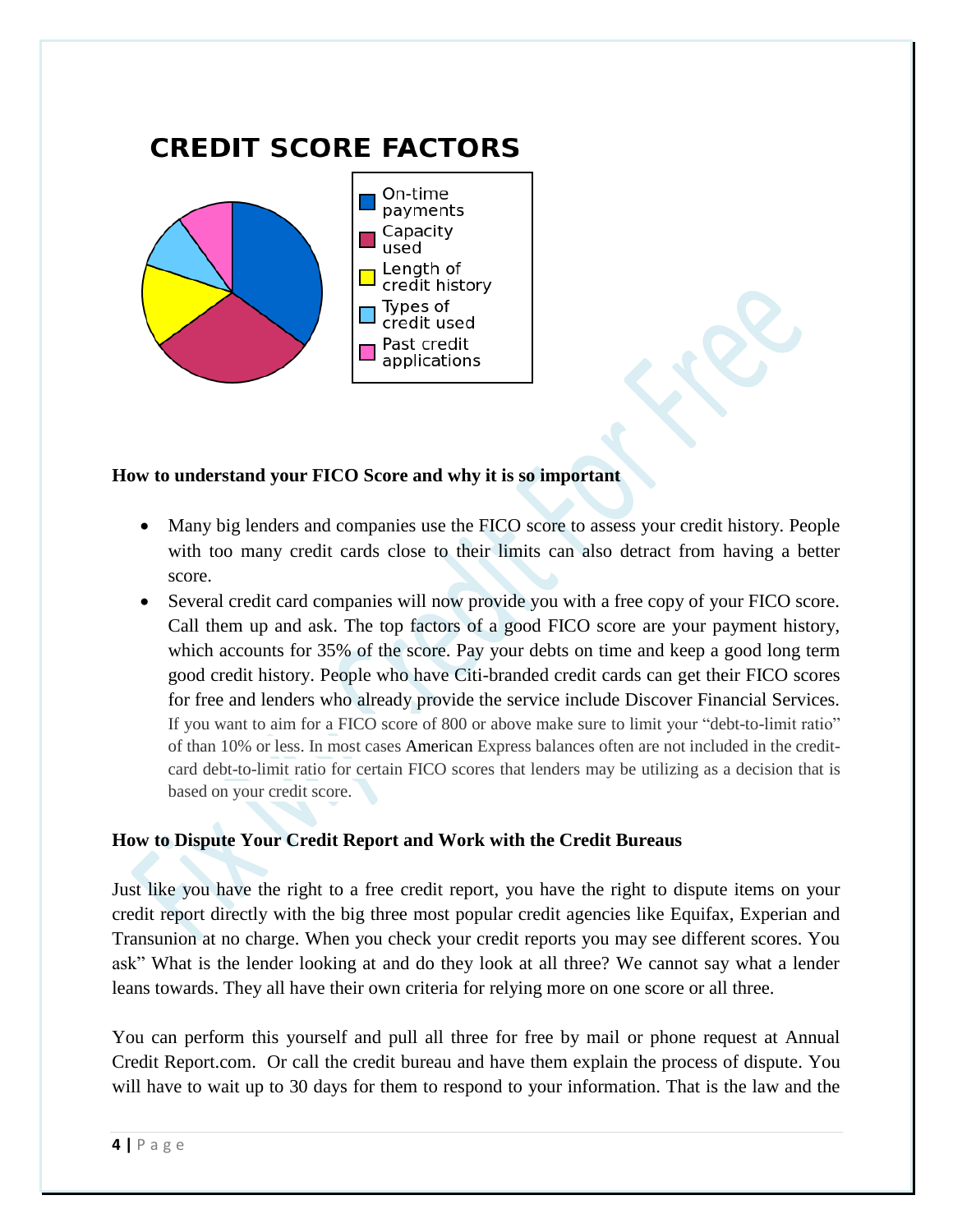time frame they have to get back to you to either deny or remove the dispute. What happens if they deny it? Where do you go from there? As you can see more letters need to be written and more time is involved. You will need to gather and have all your records for to file a dispute.

There are different techniques to get the credit bureaus to remove incorrect and outdated information from your report that appears on your credit report. If the credit bureau gives you a difficult time, you can use the following ways to help get negative items off your credit reports.

- Only dispute about two at a time so it does not appear you are abusing the system.
- Always be polite and your voice manner on the telephone and in the tome of your letters. This gives credibility.
- Know your rights and mention them to the bureau so they know you are serious and have credibility and truth
- Holiday times are very busy as there are more credit card charges. If they do not get to respond to yours in 30 days or so, they must remove the trade line from your report.
- Bankruptcies, repossession and foreclosures should be argued with a full deletion in mind. Any documents you have providing the statute of limitation has passed will need to be presented in the correct manner to the credit bureau.
- Remember once contacted by the credit agency, a creditor has to prove to them the debt is still valid. The creditor has to prove that it's your debt.

If the creditor does not reply and prove the adverse information reported, then they must delete it according to the FCRA. You also can contact the attorney general's office in the creditor's state. You will tell them that the creditor is reporting negative information on your

credit report when they have not provided you with evidence of your debt. This is a violation of Federal law and is grounds for a lawsuit. If you case gets to this report this is a perfect time to contact Fix My credit For Free and we can facilitate the legal resources for you to take care of this. We will let them know that you have contacted a lawyer and are considering a lawsuit for willful noncompliance (FCRA-616). You can do this yourself for free, but you may appear more credible and serous with an attorney.

## **Increase Your Credit Score in 90 Days**

- Check Credit limits that are not being reported.
- Check for errors that show disputes and unauthorized inquiries.
- Review outdated debts.
- Accounts with the name of authorized user.
- Credit accounts that were paid but still shows as an outstanding debt.
- Pay your bills on time.
- Pay down debts at least 30 %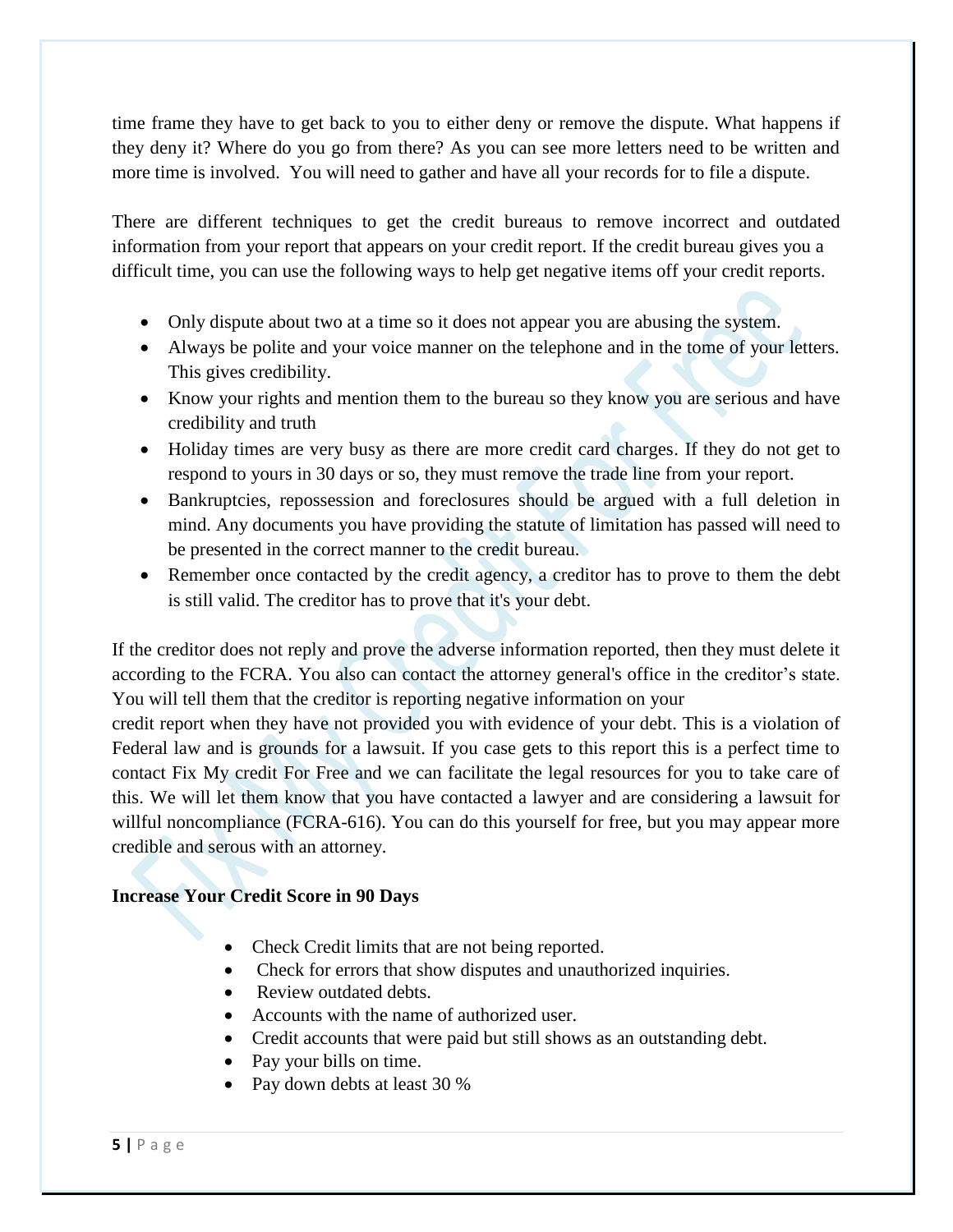- Do not close old debts as it may make it look like there is not enough credit history on your good older accounts.
- Keep cards active as some cards will automatically close after a period of time when there is no activity on the card.
- If you have to close an account make sure it is in good standing and you request the trade line be reported as "closed by consumer". If it read closed by the creditor, it reads as a negative.

#### **Ways to Help Increase Your Credit Score by Over 100 Points**

- Talk to your creditors and ask them what you can do to increase the score. Banks are a wealth of information and can see your relationship with them.
- This goes the same for the credit card company, not just the banks. They have programs that they offer to help you pay down the debt if you are in a distressed situation.
- Settle the debt for a lower amount than you owe. The lender can delete the late payment and the account from your credit report improving your score.
- Pay everything on time.
- Do not open or apply for more credit. Hard inquiries will show and lower your score

## **Sample Letter for Disputing Errors on Your Credit Report**

Use this sample to draft a letter disputing errors on your credit report.

Your letter should clearly identify each item in your report you dispute, state the facts and explain why you dispute the information, and request that it be removed or corrected. You may want to enclose a copy of your report with the items in question circled.

Send your letter by certified mail, "return receipt requested," so you can document what the credit reporting company received. Remember to include copies of the applicable enclosures and save copies for your files.

**[Your Name] [Your Address] [Your City, State, Zip Code]**

**[Date]**

Complaint Department **[Company Name] [Street Address] [City, State, Zip Code]**

Dear Sir or Madam: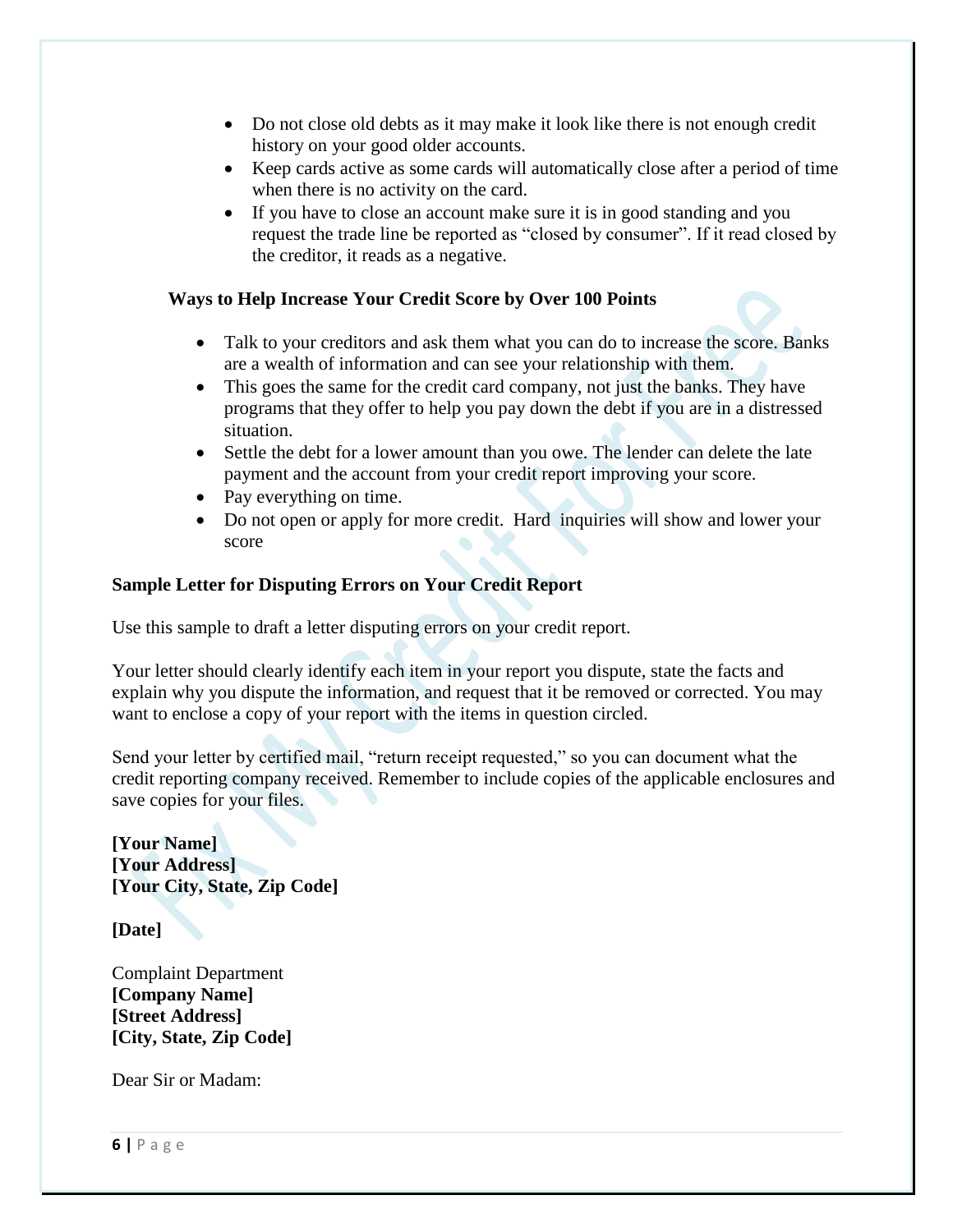I am writing to dispute the following information in my file. I have circled the items I dispute on the attached copy of the report I received.

This item **[identify item(s) disputed by name of source, such as creditors or tax court, and identify type of item, such as credit account, judgment, etc.]** is **[inaccurate or incomplete]**  because **[describe what is inaccurate or incomplete and why]**. I am requesting that the item be removed **[or request another specific change]** to correct the information.

Enclosed are copies of **[use this sentence if applicable and describe any enclosed documentation, such as payment records and court documents]** supporting my position. Please reinvestigate this **[these]** matter**[s]** and **[delete or correct]** the disputed item**[s]** as soon as possible.

Sincerely, Your name

## Enclosures: **[List what you are enclosing.]**

The Fair Credit Reporting Act (FCRA) requires each of the nationwide credit reporting companies — Equifax, Experian, and TransUnion — to provide you with a free copy of your credit report, at your request, once every 12 months. The FCRA promotes the accuracy and privacy of information in the files of the nation's credit reporting companies. The Federal Trade Commission (FTC), the nation's consumer protection agency, enforces the FCRA with respect to credit reporting companies.

A credit report includes information on where you live, how you pay your bills, and whether you've been sued or have filed for bankruptcy. Nationwide credit reporting companies sell the information in your report to creditors, insurers, employers, and other businesses that use it to evaluate your applications for credit, insurance, employment, or renting a home.

Here are the details about your rights under the FCRA, which established the free annual credit report program.

# **How do I order my free report?**

The three nationwide credit reporting companies have set up a central website, a toll-free telephone number, and a mailing address through which you can order your free annual report.

To order, visit [annualcreditreport.com,](http://www.annualcreditreport.com/) call 1-877-322-8228. Or complete the [Annual Credit](http://www.consumer.ftc.gov/articles/pdf-0093-annual-report-request-form.pdf)  [Report Request Form](http://www.consumer.ftc.gov/articles/pdf-0093-annual-report-request-form.pdf) and mail it to: Annual Credit Report Request Service, P.O. Box 105281, Atlanta, GA 30348-5281. Do not contact the three nationwide credit reporting companies individually. They are providing free annual credit reports only through [annualcreditreport.com,](http://www.annualcreditreport.com/) 1-877-322-8228 or mailing to Annual Credit Report Request Service.

You may order your reports from each of the three nationwide credit reporting companies at the same time, or you can order your report from each of the company's one at a time. The law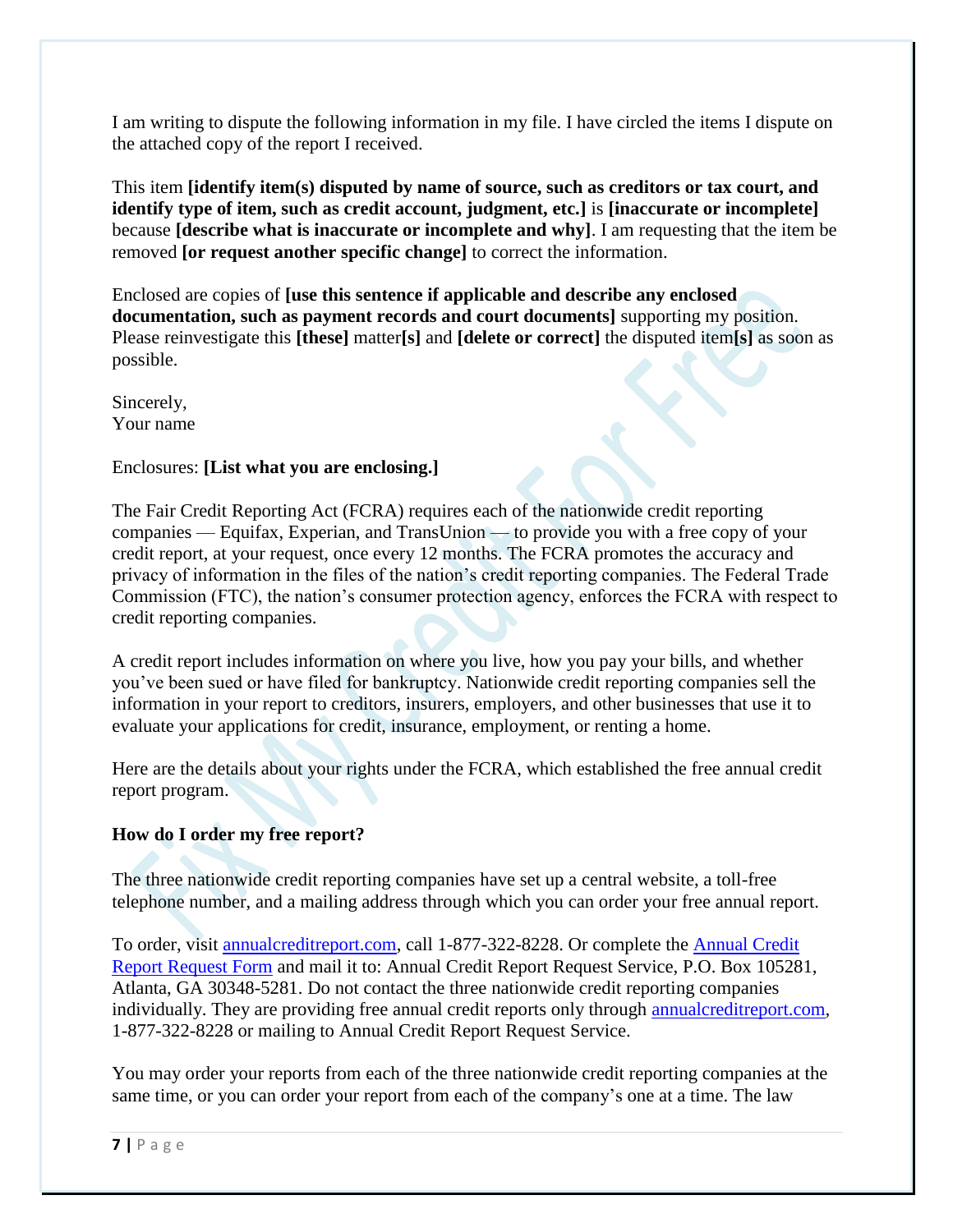allows you to order one free copy of your report from each of the nationwide credit reporting companies every 12 months.

## **Wait! But when you receive your report will you know how to decode it?**

- Will you know what date closed, date paid, date opened really means? Are these reported incorrectly on your report? If you have a collection account did you know that the report can reflect the negative reporting only for seven years from the original creditor and not the date the debt collector purchased it from the original creditor.
- The debt collector will usually report the account on your credit report when they purchase the debt. It is against the law for any collection to appear on your account if it is older than seven years.
- Please note that you are allowed only one free credit report per year. Things can change in your report and that is why using Fix My Credit for Free gives you alerts in your dashboard to changes that can occur at a moment notice. The above information to get a free report is from [www.consumer.ftc.gov](http://www.consumer.ftc.gov/)

## **Are there any other situations where I might be eligible for a free report?**

 Under federal law, you're entitled to a free report if a company takes adverse action against you, such as denying your application for credit, insurance, or employment, and you ask for your report within 60 days of receiving notice of the action. The notice will give you the name, address, and phone number of the credit reporting company. You're also entitled to one free report a year if you're unemployed and plan to look for a job within 60 days; if you're on welfare; or if your report is inaccurate because of fraud, including identity theft. Otherwise, a credit reporting company may charge you a reasonable amount for another copy of your report within a 12-month period.

To buy a copy of your report, contact:

- Equifax:  $1-800-685-1111$ ; [equifax.com](http://www.equifax.com/)
- Experian: 1-888-397-3742; [experian.com](http://www.experian.com/)

## This information is directly from [www.consumer.ftc.gov](http://www.consumer.ftc.gov/)

You can also call us at Fix My Credit For Free and order a report and speak to a specialist to answer questions you have about what is on your credit report at 855-590-0009

#### **Tell the credit reporting company, in writing, what information you think is inaccurate.**

Credit reporting companies must investigate the items in question — usually within 30 days unless they consider your dispute frivolous. They also must forward all the relevant data you provide about the inaccuracy to the organization that provided the information. After the information provider receives notice of a dispute from the credit reporting company, it must investigate, review the relevant information, and report the results back to the credit reporting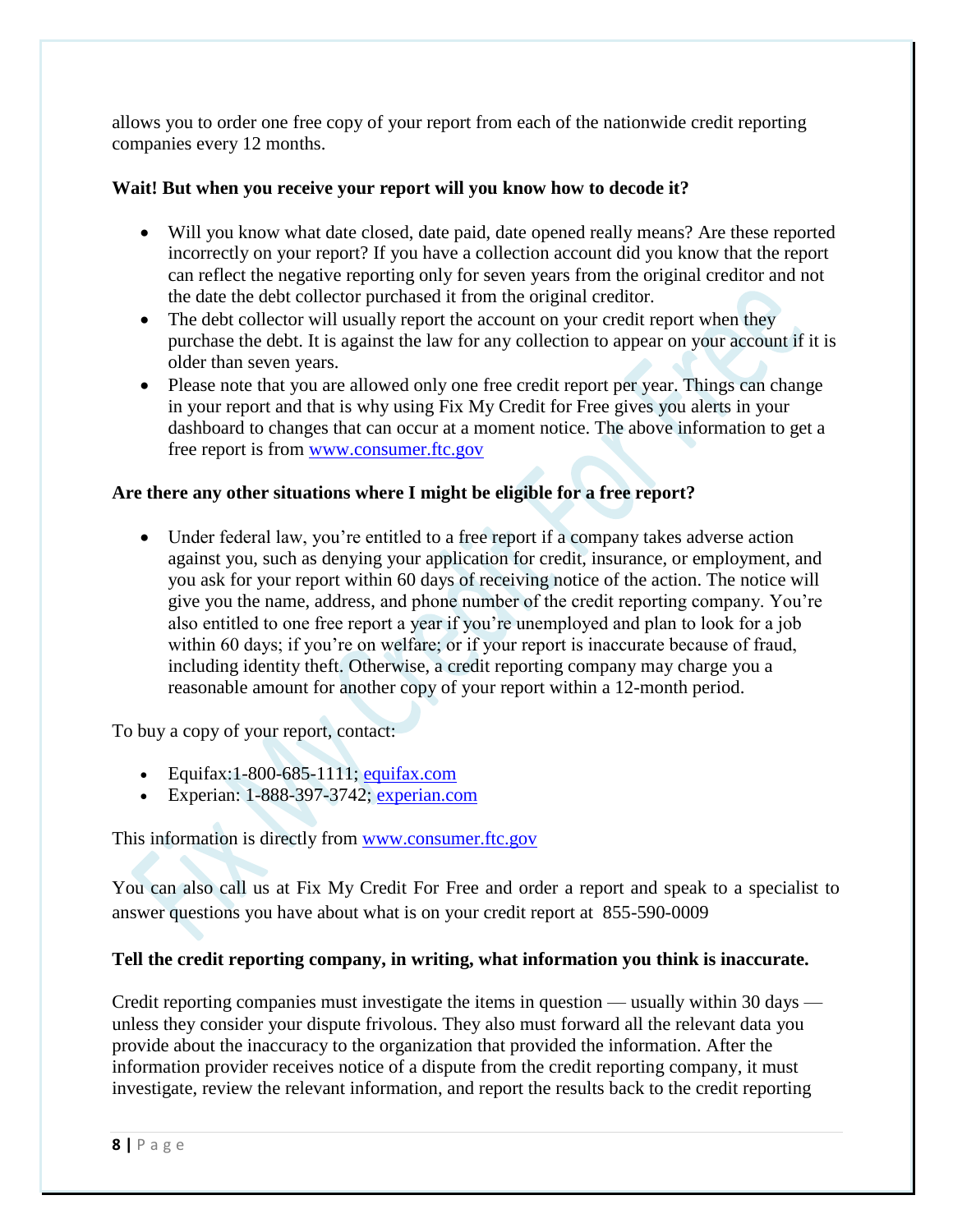company. If the information provider finds the disputed information is inaccurate, it must notify all three nationwide credit reporting companies so they can correct the information in your file

When the investigation is complete, the credit reporting company must give you the written results and a free copy of your report if the dispute results in a change. (This free report does not count as your annual free report.) If an item is changed or deleted, the credit reporting company cannot put the disputed information back in your file unless the information provider verifies that it is accurate and complete. The credit reporting company also must send you written notice that includes the name, address, and phone number of the information provider.

2. Tell the creditor or other information provider in writing that you dispute an item. Many providers specify an address for disputes. If the provider reports the item to a credit reporting company, it must include a notice of your dispute. If you are correct, and, if the information is found to be inaccurate, the information provider may not report it again.

Q: What can I do if the credit reporting company or information provider won't correct the information I dispute?

A: If an investigation doesn't resolve your dispute with the credit reporting company, you can ask that a statement of the dispute be included in your file and in future reports. You also can ask the credit reporting company to provide your statement to anyone who received a copy of your report in the recent past. You can expect to pay a fee for this service.

If you tell the information provider that you dispute an item, a notice of your dispute must be included any time the information provider reports the item to a credit reporting company.

This information is directly from [www.consumer.ftc.gov](http://www.consumer.ftc.gov/)

# **Collection Accounts on your credit report**

• Collection accounts from debt previously owed that may have been sold to a collection agency may appear on your credit report. Once the statute of limitations has passed you cannot be sued on this debt. In some cases they will try sue again, but we can show you the way how to remove this yourself and get the lawsuit dismissed with a motion to the court and by communicating this to the credit bureaus. If summoned to court, you must appear. This is the only way to tell the judge that your account is past the statute of limitations in your state.

If collections appear on your report and you know that this is incorrectly reported you can negotiate with the creditor to settle the debt for less than what is owed and get it reported as paid, but this may or may not improve your score. This remaining amount is called the "deficiency balance." A deficiency balance is taken into account just as negatively by the credit scoring logarithm just as severe as late payments. Try to arrange a deal with your creditor so that they will not report the deficiency balance is the best course of action.

Always make the debt collector verify the debt with a debt validation letter. They have 30 days to respond by law from the date they received the letter and allow an extra 5 days for mailing.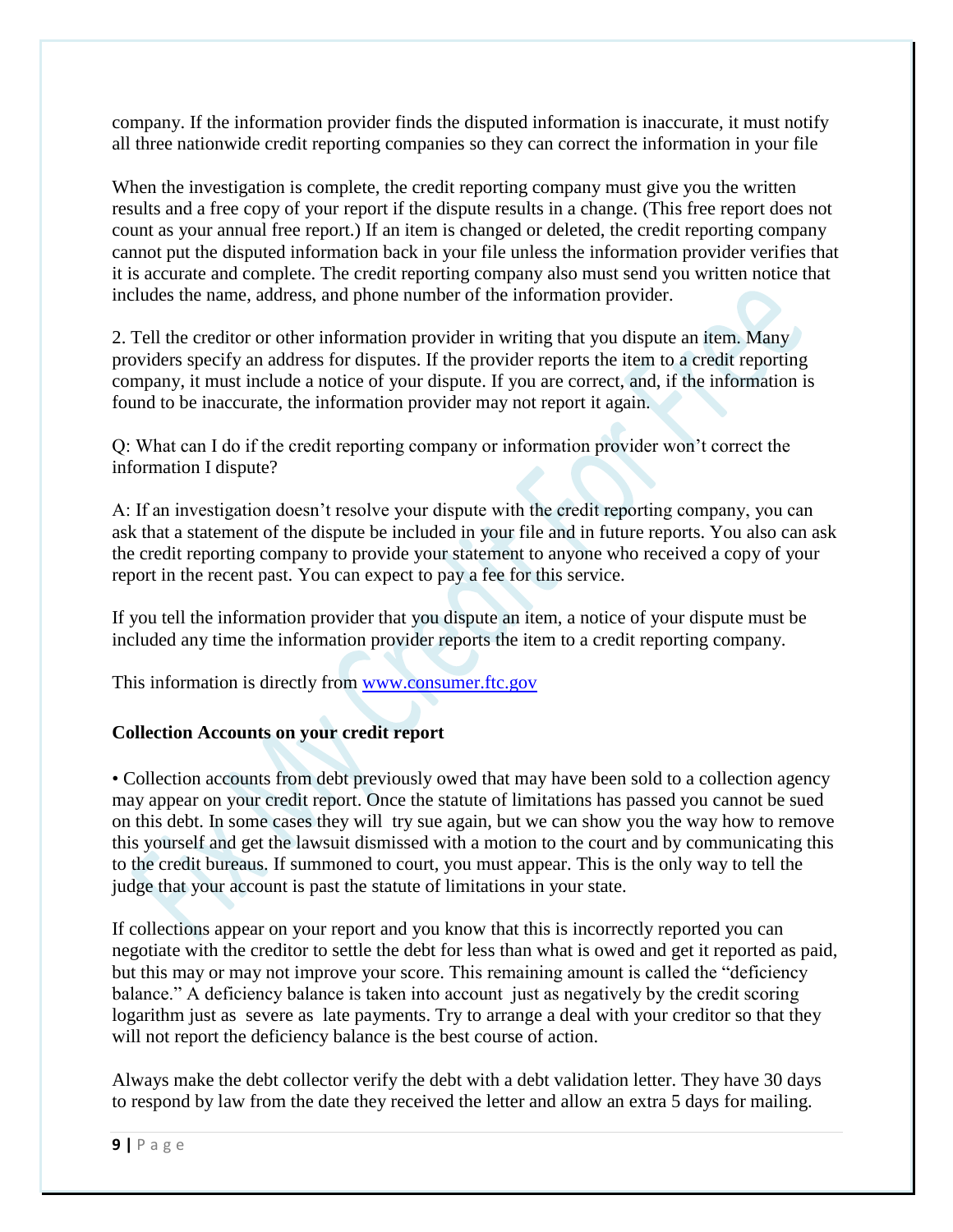Send this certified receipt return receipt requested so you have proof of the signed receipt for mailing. A debt collector that cannot verify your debt without sufficient proof cannot collect and list the debt on your credit report. If the debt collector does have proof, collection activity can resume.

## **What if there is fraud on the report?**

We urge you to contact Fix My Credit For Free to help you through the navigation process in a more efficient manner.

You may also call Toll-free "Report Fraud" hotlines for the credit bureaus:

- Experian: 888-EXPERIAN, 888-397-3742
- Equifax: 800-525-6285
- TransUnion: 800-680-7289

## **Common Credit Mistakes and How to Fix Them**

- Closing credit accounts is not advised if you have a long credit history, as the length of your credit history counts for about 15% of a FICO score. Once the account is removed and closed, this information does not appear anymore.
- High balances on your credit cards usually cause your credit scores to go down. Pay down the debt as much as possible.
- Shopping for credit. When lenders pull your credit report to see if you qualify for the loan, they are reported as in inquiry. The inquiries can stay on your credit report for 24 months. The actual credit scores will only look at inquiries that are less than one year old. The more inquiries on your report tend to be higher credit risks than people with fewer inquiries on their report..
- Missing payments are bad for credit scores. The more time that a late or missing payment is reported the worse if gets for your score. The lender reports as 30-60 and 90 day late timeframe with the credit bureau. Make sure to bring all your payments up to date.

#### **Foreclosures**

- If you are going to enter into foreclosure or already have, it is good to know the judicial laws for foreclosure in each state. Fix My Credit For Free recommends this website to see the laws in each state and get knowledgeable about your rights.
- http://www.foreclosurelaw.org/
- <http://www.realtytrac.com/real-estate-guides/foreclosure-laws/>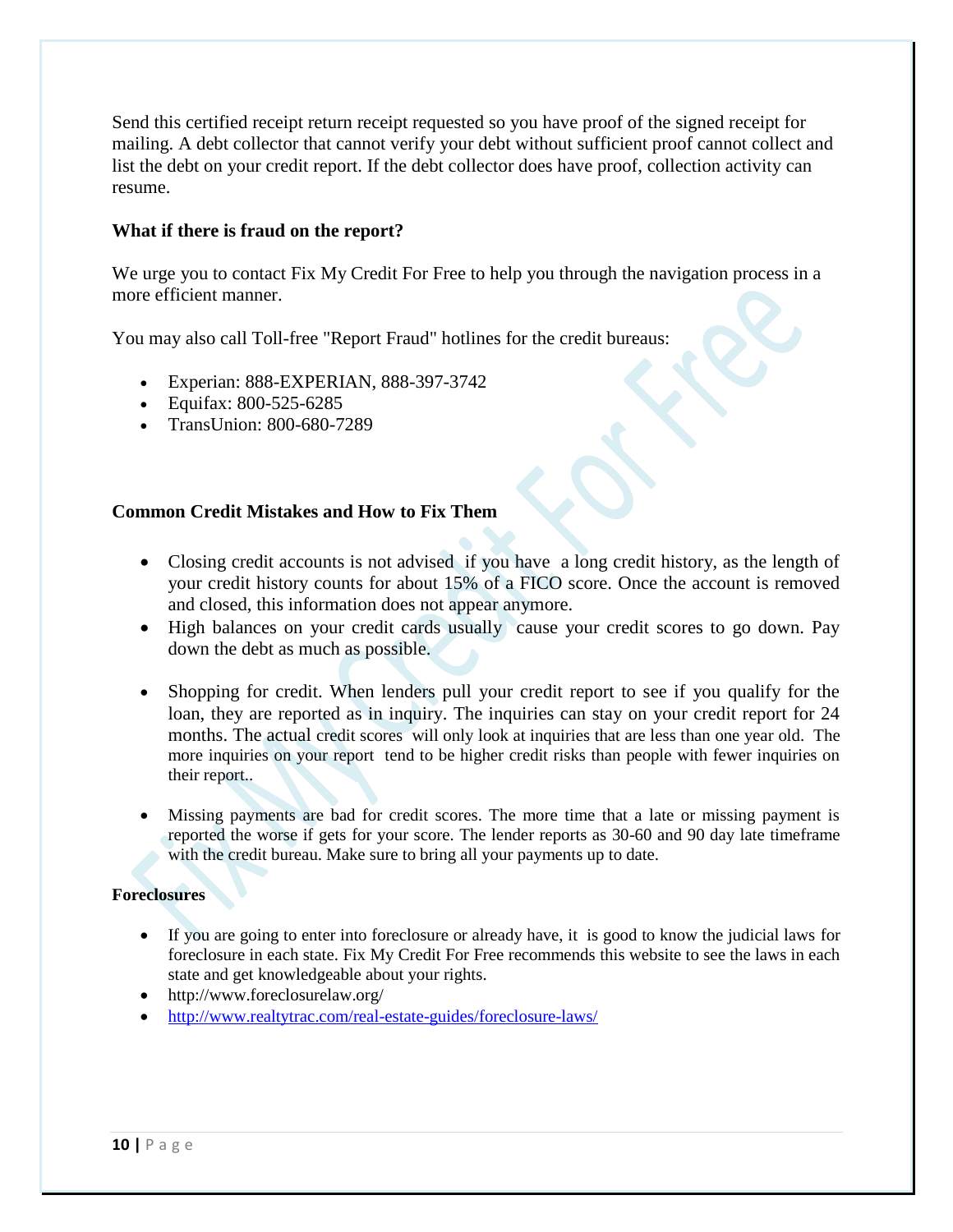#### **Bankruptcy**

Will bankruptcy protect me against future collections and judgements that can affect my credit report"? This depends on the type of debt you have as all debt is non-dischargeable.

#### **Debt that is not dischargeable**:

- Student loans
- Child support or spousal support obligations
- Debts owed to government entities such as fines, taxes, court costs, restitution in criminal cases
- Post-petition HOA and condo fees
- Death or injury caused by DUI.
- When a creditor files an objection they must file an adversary proceeding in bankruptcy court requesting that the court decide that the debt is non dischargeable. When judgment creditor files an objection to your discharge and proves the underlying debt to be any of the types below it may not be able to be discharged such as embezzlement, fraud to obtain money, goods or services. Providing false information on accredit application and injury caused by a willful or malicious act, such as assault
- When judgment does not fall to the above and the creditor doesn't object to discharge, then the lawsuit can be discharged the lawsuit judgment in Chapter 7 bankruptcy.

## **What if old debts in bankruptcy are reappearing on my credit report?**

You need to fight back. Get all your documents together of your bankruptcy and send a letter first to the creditor that is reporting it. Bankruptcy law prohibits efforts to collect discharged debt. The procedure is usually to file a motion in bankruptcy court to asset that the creditor had improperly failed to update your credit report. Fix My Credit For Free can refer an attorney if necessary.

#### **Judgement Liens**

A nonconsensual judgment lien on property can be avoided if all of the following are correct.

- A lien resulted from a money judgment issued by a court.
- You are entitled to claim an exemption in at least some of your equity in the property.
- The lien would result in a loss of some or all of this exempt equity if the property were sold. The exemption would be impaired.

If these three conditions are met, you can remove judgment liens from any exempt property, including real estate and cars.

For a credit card default judgment, removal is possible. In each case, it is up to that state's bankruptcy court to decide. A creditor can request that normally erasable judgment be retained through the bankruptcy. Section 523 addresses the expectations and limitations for this situation. It is best to consult with a credit specialist and an attorney at the same time for advice.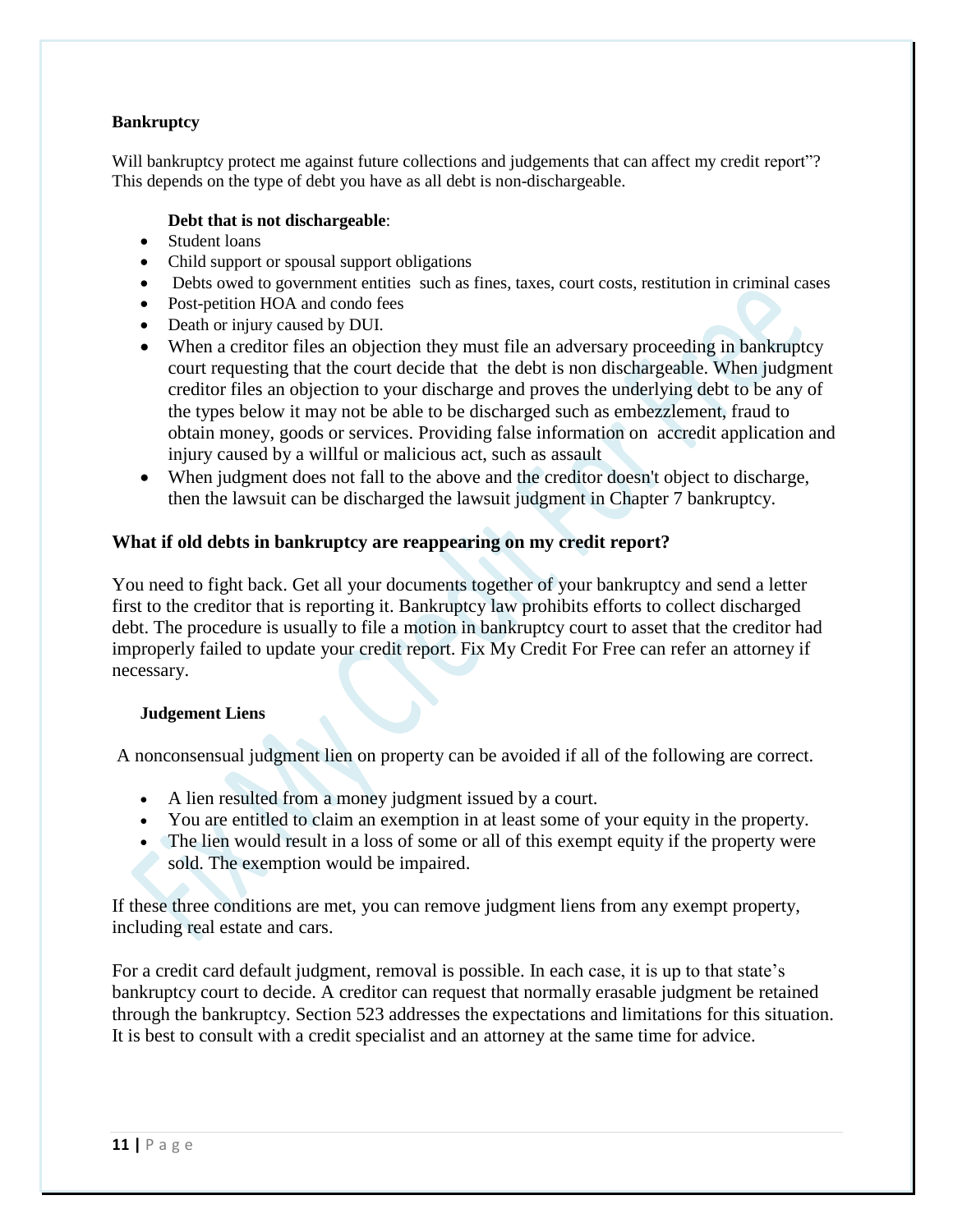Get help today to repair your credit. Contact is today by visiting [www.fixmycreditforfree.com](http://www.fixmycreditforfree.com/) or call us at 855-590-0009. We can also be reached by email at [sales@fixmycreditforfree.com](mailto:sales@fixmycreditforfree.com)

#### **Who could sue you and who can you sue?**

What are the grounds for fees you can win when a creditor or credit bureau breaks the law with false credit reporting?

#### **Creditors- Collection Agencies**

- Creditors can be sued for violating the Fair Debt Collection Practices Act. You could win thousands of dollars and can do this in small claims court. For each violation the creditor may be liable to pay you up to \$1,000.00.
- If the creditor fails to report the debt as disputed, they are in violation of the FDCPA. FCRA Section 623 is the reference law
- If your credit history inaccurately by a creditor you can sue for defamation, financial injury
- Collection agency can be sued if, if you have sent them a cease and desist letter and they still keep.
- Creditors, collection agencies, or credit bureaus, are in violation if they attempt to "Re-Age" your account by updating the date of last activity on your credit report to keep negative information on your account longer
- Collection agency that fail to report a disputed debt to the credit bureaus.
- A collection agency cannot continue to report the debt on your credit report if they have not validated your debt and they report to the credit bureaus.
- Collector cannot claim to garnish your wages, seize property or have you arrested. If they have a judgement against you, they can do this.
- The collection agency must be in the county in which you live or lived when you signed the original contract for the debt when they file the lawsuit. They must also be licensed as a valid debt collector in your state.
- Collection agencies cannot call any third part about your debt like friends, neighbors, relatives, etc. It is legal for them to contact an attorney, a consumer reporting agency, the creditor, the attorney of the creditor, or the attorney of the debt collector .
- Collectors cannot call before the rules of FDCPA, meaning before 8 AM or after 9PM.
- If you have sent a collector a cease and desist letter and they still call you, they are in violation.
- A collection agency, cannot be a purchaser and assignee. They must be either or.

#### **Statute of Limitations- The time line of when you can get sued.**

Each state has different laws on the Statute of Limitations. A statute of limitations is the deadline for filing a lawsuit. Most lawsuits MUST be filed within a certain amount of time. In general, once the statute of limitations on a case "runs out," the legal claim is not valid any longer. This does mean that the creditor will try to keep collecting on the debt though.

The debt collector can even try to bring suit against you, but you have an easy defense on that the Statute of limitations has passed and that evidence is even easy to get the creditor to consider dropping the suit before the court date. The lawsuit would be dismissed by the judge in most cases as the law clearly stated as mentioned above. If a payment is made on a debt that you do actually owe, or you admit on the recorded call you will make a payment or payment plan, tell them that the debt is yours by letter or phone,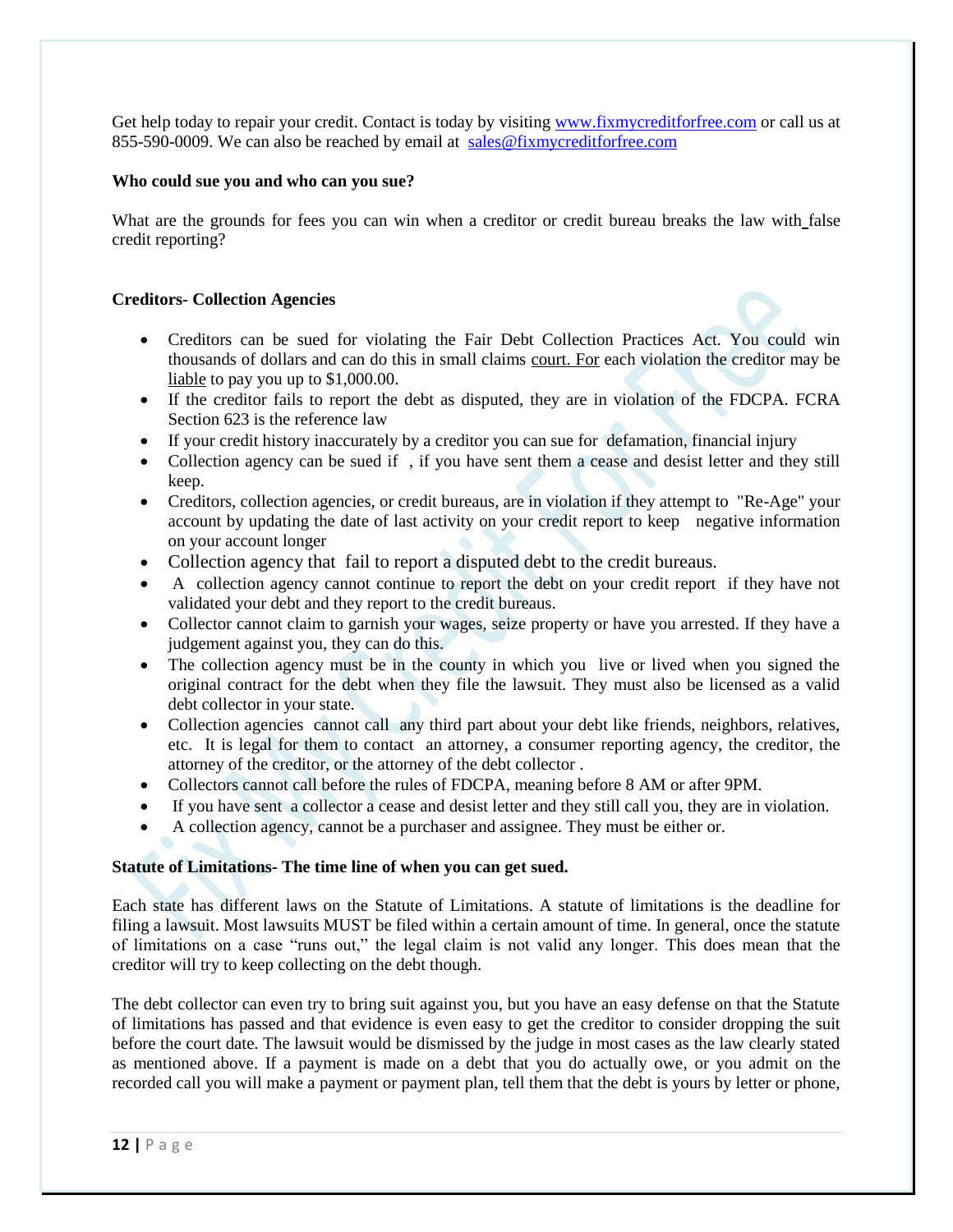you are restarting the debt clock. This is what they call re-aging the debt. If a debt collector calls, best advice is not to admit to anything on the phone.

Do not give your personal information on the phone, most likely the collector will keep hounding you and say this is the only way they can help you. Tell them not to contact you by phone and send a letter by mail requesting for them to cease phone calls. Once you get that letter, you have to write back a letter to have them validate this debt. If they do not respond within 30 days, add 5 days for mailing, you can ask the credit bureau to remove the item from your credit report if it appears as incorrect.

The FTC alleged that Asset Acceptance, one of the nation's largest consumer debt buyers, violated several federal laws, including the Fair Debt Collection Practices Act and the Fair Credit Reporting Act in the way they were dealing with consumers on how they tried to collect debts. It is the first time the FTC sued a debt collector that was collecting beyond the statute of limitations. This resulted in a \$2.5 million civil penalty and it was the second largest the agency has ever obtained. If this has happened to you, report it to the FTC's Bureau of Consumer Protection or your state attorney general.

Sometimes it is not clear when credit card debt expires arises because state laws governing contracts are interpreted by the courts and are applied to individual circumstances. The court interpretations change over time. The case Hill v. American Express Georgia Court of Appeals decision held the SOL period on an unpaid credit card debt was six years even though the Georgia statutory code sets the limit on openended accounts at four years. Hill vs American Express can be looked up in detail online.

#### **Credit Bureaus**

- If the credit bureaus are refusing to correct the information after your proof of errors this is a violation- FCRA Section 623.
- If credit bureaus fail to respond to your written disputes within 30 days. Please note a 15 day extension may be granted if they receive information from the creditor within the first 30 days.
- If they reinsert a removed item from your credit report without notifying you in writing within 5 business days, it must be removed.

#### **What other negative items affect me from getting good loan rates?**

- A bad credit score can increase car insurance premiums as well as home owners insurance. Almost all insurance companies take your credit history as one of the factors giving you your final rate. California, Hawaii and Massachusetts are the exception to this rule. Insurers like to say there is a connection between credit history and the filing of claims. They are judging who pay their bills on time, and if they do they deem those applicants will file fewer and less costly claims than those with many late payments or delinquencies.
- Insurance companies use different credit scores that lenders do, they look at a score designed specifically for them that is called The Insurance Score.
- FICO credit score is used by about 85 percent of home insurers.
- Credit is less of an issue when it comes to life insurance.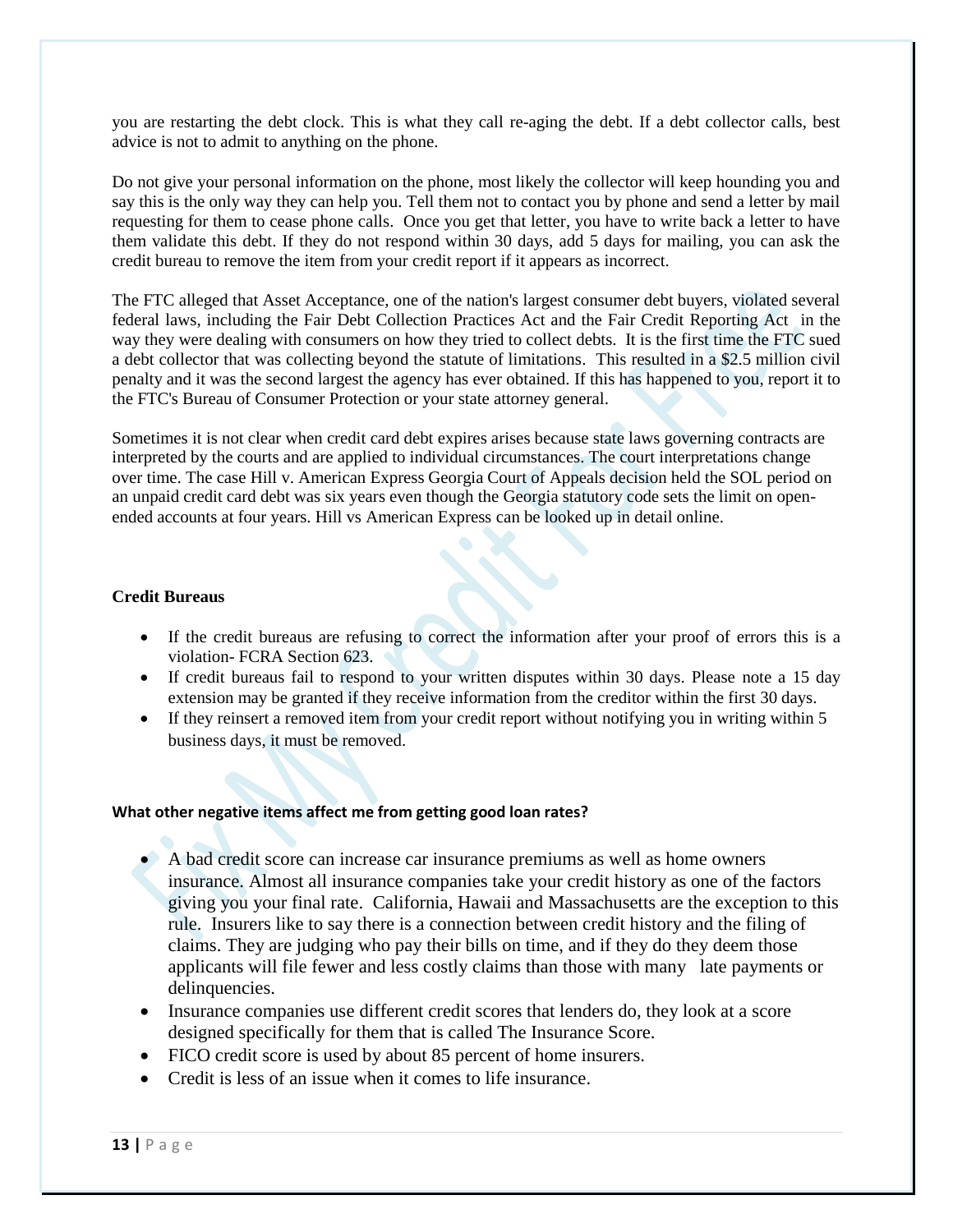## **Understanding Inquiries and How They Affect your Credit Report**

- When you are applying for credit for a mortgage, credit card, merchant application or car loan, the creditor will check your credit. This will result in a hard inquiry on your report. Many hard inquiries will not reflect a positive in your report. Lenders see many hard inquiries as you being desperate to get credit and applying to many lenders and getting turned down. Soft credit inquiries **don't** affect your credit score. Soft credit inquiries occur when you pull your own report or when a creditor you already have checks to see your credit status.
- The Fair Credit Reporting Act allows only authorized inquiries to appear on the consumer credit report. If you see ones you do not recognize you must contact the creditor as well as the credit bureau requesting an investigation to get them removed in writing. You can call the credit bureau and the creditor to start the process, but it is best to back up your claims by sending a Certified Return Receipt letter by mail. This will help you keep proof of documentation of your claims. Please note that it is better to focus first on removing the other errors like late pays, incorrect amounts, accounts past the Statute of Limitations time frames in your state before focusing on inquiries.

#### **The 623 Dispute Process – Errors on your credit report.**

- Does this dispute process work? Most credit card companies only keep credit records for about two years if that. If you have late payments prior to this time frame you should be able to get the records removed because the credit reporting agencies such as Equifax, Experian and TransUnion will require proof of the mistake in order to remove it. It is illegal to have this erroneous information still reported on your account if it is incorrect. So many banks have merged and consolidated, the records from all the transfers are even harder to obtain on your account, if any. If the creditor can't provide proof to you and the credit reporting agency then the errors must be removed.
- In order to dispute with the original creditor, you must as the consumer, dispute with the credit reporting agency first. In some cases you will see a debt collector also reporting incorrect information. In this case you should still contact the credit bureau and file a claim of dispute as well. You can do this by phone and the credit bureau should share the process to dispute each incorrect entry on your credit reports. Letters will be needed to be sent to the creditor and the credit bureau. Make sure to always send this correspondence by certified return receipt mail.

## *This is the statute that is in the FCRA*

#### § 623. (a)(8) ABILITY OF CONSUMER TO DISPUTE INFORMATION DIRECTLY WITH FURNISHER

(A) IN GENERAL The Federal banking agencies, the National Credit Union Administration, and the Commission shall jointly prescribe regulations that shall identify the circumstances under which a furnisher shall be required to reinvestigate a dispute concerning the accuracy of information contained in a consumer report on the consumer, based on a direct request of a consumer.

(B) CONSIDERATIONS - In prescribing regulations under subparagraph (A), the agencies shall weigh--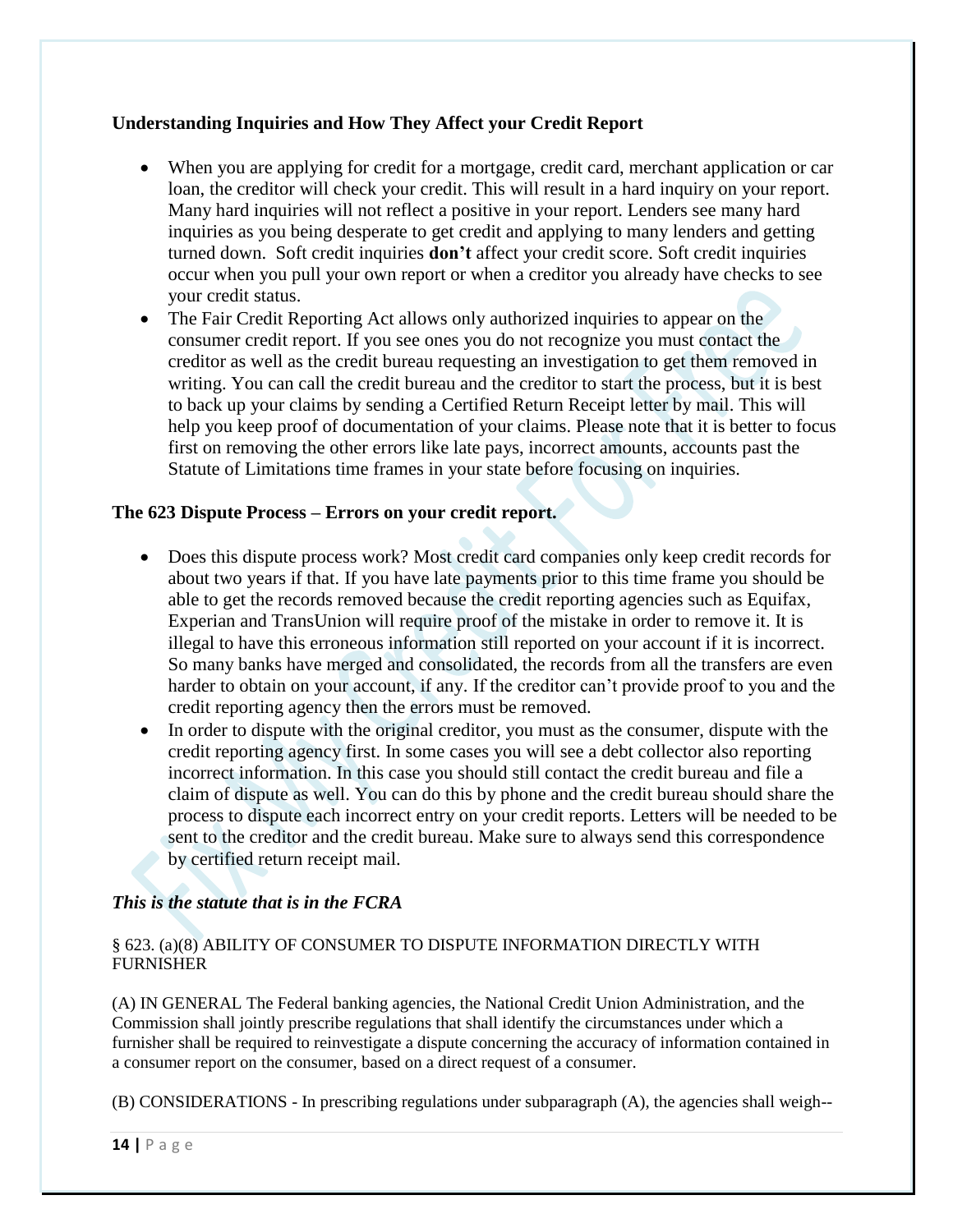(i) the benefits to consumers with the costs on furnishers and the credit reporting system;

(ii) the impact on the overall accuracy and integrity of consumer reports of any such requirements;

(iii) whether direct contact by the consumer with the furnisher would likely result in the most expeditious resolution of any such dispute; and

(iv) the potential impact on the credit reporting process if credit repair organizations, as defined in section 403(3), including entities that would be a credit repair organization, but for section 403(3)(B)(i), are able to circumvent the prohibition in subparagraph (G).

(C) APPLICABILITY Subparagraphs (D) through (G) shall apply in any circumstance identified under the regulations promulgated under subparagraph (A).

(D) SUBMITTING A NOTICE OF DISPUTE- A consumer who seeks to dispute the accuracy of information shall provide a dispute notice directly to such person at the address specified by the person for such notices that--

(i) identifies the specific information that is being disputed;

(ii) explains the basis for the dispute; and

(iii) includes all supporting documentation required by the furnisher to substantiate the basis of the dispute.

(E) DUTY OF PERSON AFTER RECEIVING NOTICE OF DISPUTE- After receiving a notice of dispute from a consumer pursuant to subparagraph (D), the person that provided the information in dispute to a consumer reporting agency shall--

(i) conduct an investigation with respect to the disputed information;

(ii) review all relevant information provided by the consumer with the notice;

(iii) complete such person's investigation of the dispute and report the results of the investigation to the consumer before the expiration of the period under section  $611(a)(1)$  within which a consumer reporting agency would be required to complete its action if the consumer had elected to dispute the information under that section; and

(iv) if the investigation finds that the information reported was inaccurate, promptly notify each consumer reporting agency to which the person furnished the inaccurate information of that determination and provide to the agency any correction to that information that is necessary to make the information provided by the person accurate.

(F) FRIVOLOUS OR IRRELEVANT DISPUTE-

(i) IN GENERAL- This paragraph shall not apply if the person receiving a notice of a dispute from a consumer reasonably determines that the dispute is frivolous or irrelevant, including--

(I) by reason of the failure of a consumer to provide sufficient information to investigate the disputed information; or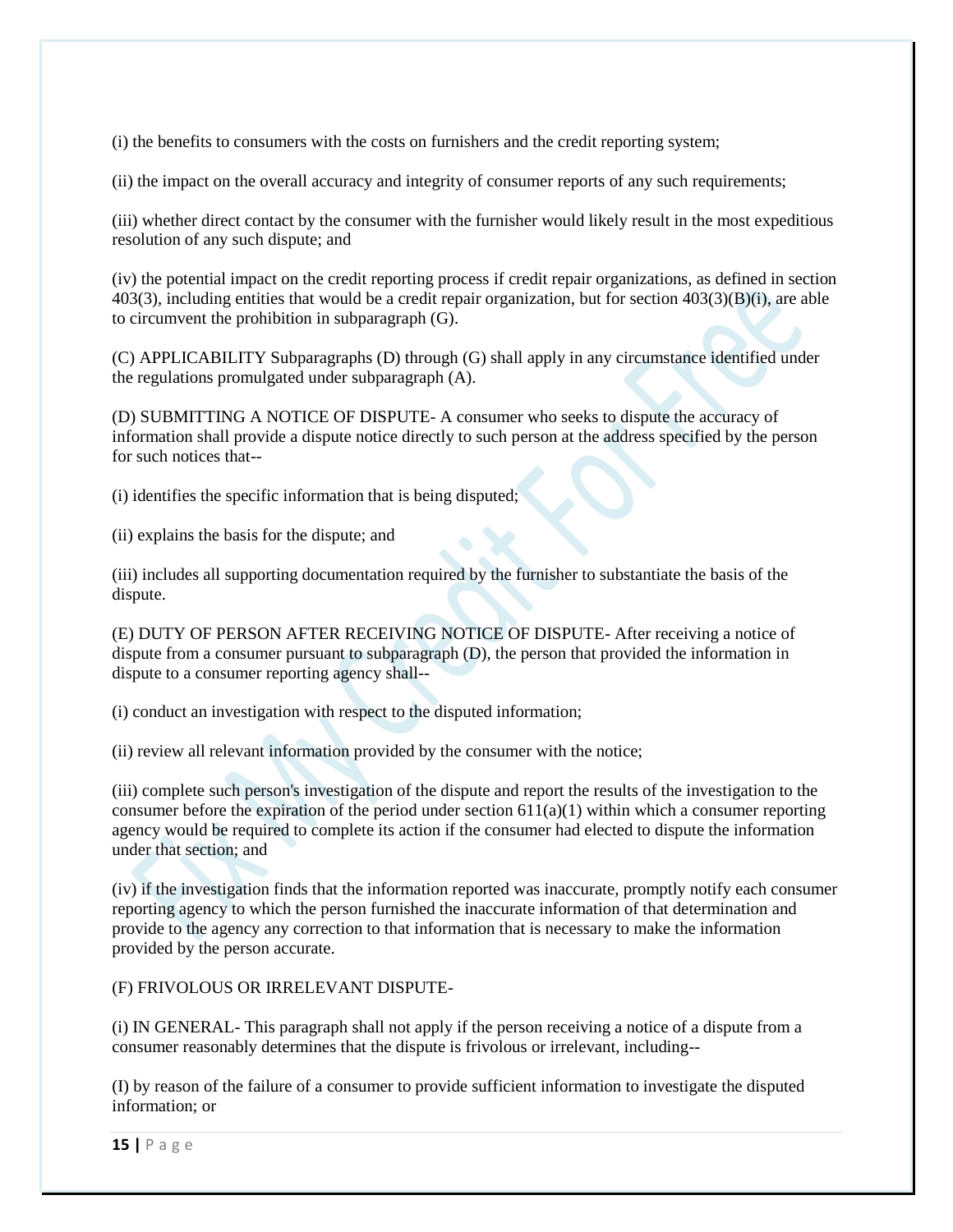(II) the submission by a consumer of a dispute that is substantially the same as a dispute previously submitted by or for the consumer, either directly to the person or through a consumer reporting agency under subsection (b), with respect to which the person has already performed the person's duties under this paragraph or subsection (b), as applicable.

(ii) NOTICE OF DETERMINATION - Upon making any determination under clause (i) that a dispute is frivolous or irrelevant, the person shall notify the consumer of such determination not later than 5 business days after making such determination, by mail or, if authorized by the consumer for that purpose, by any other means available to the person.

(iii) CONTENTS OF NOTICE - A notice under clause (ii) shall include--

(I) the reasons for the determination under clause (i); and

(II) identification of any information required to investigate the disputed information, which may consist of a standardized form describing the general nature of such information.

and

§ 623. (b) Duties of furnishers of information upon notice of dispute.

(1) In general. After receiving notice pursuant to section  $611(a)(2)$  [§ 1681i] of a dispute with regard to the completeness or accuracy of any information provided by a person to a consumer reporting agency, the person shall

(A) conduct an investigation with respect to the disputed information;

(B) review all relevant information provided by the consumer reporting agency pursuant to section 611(a)(2) [§ 1681i];

(C) report the results of the investigation to the consumer reporting agency;

(D) if the investigation finds that the information is incomplete or inaccurate, report those results to all other consumer reporting agencies to which the person furnished the information and that compile and maintain files on consumers on a nationwide basis; and

(E) if an item of information disputed by a consumer is found to be inaccurate or incomplete or cannot be verified after any reinvestigation under paragraph (1), for purposes of reporting to a consumer reporting agency only, as appropriate, based on the results of the reinvestigation promptly --

(i) modify that item of information;

(ii) delete that item of information; or

(iii) permanently block the reporting of that item of information.

#### **What does this mean for you? Can I sue?**

You cannot initiate a lawsuit unless you have disputed with the original creditor.